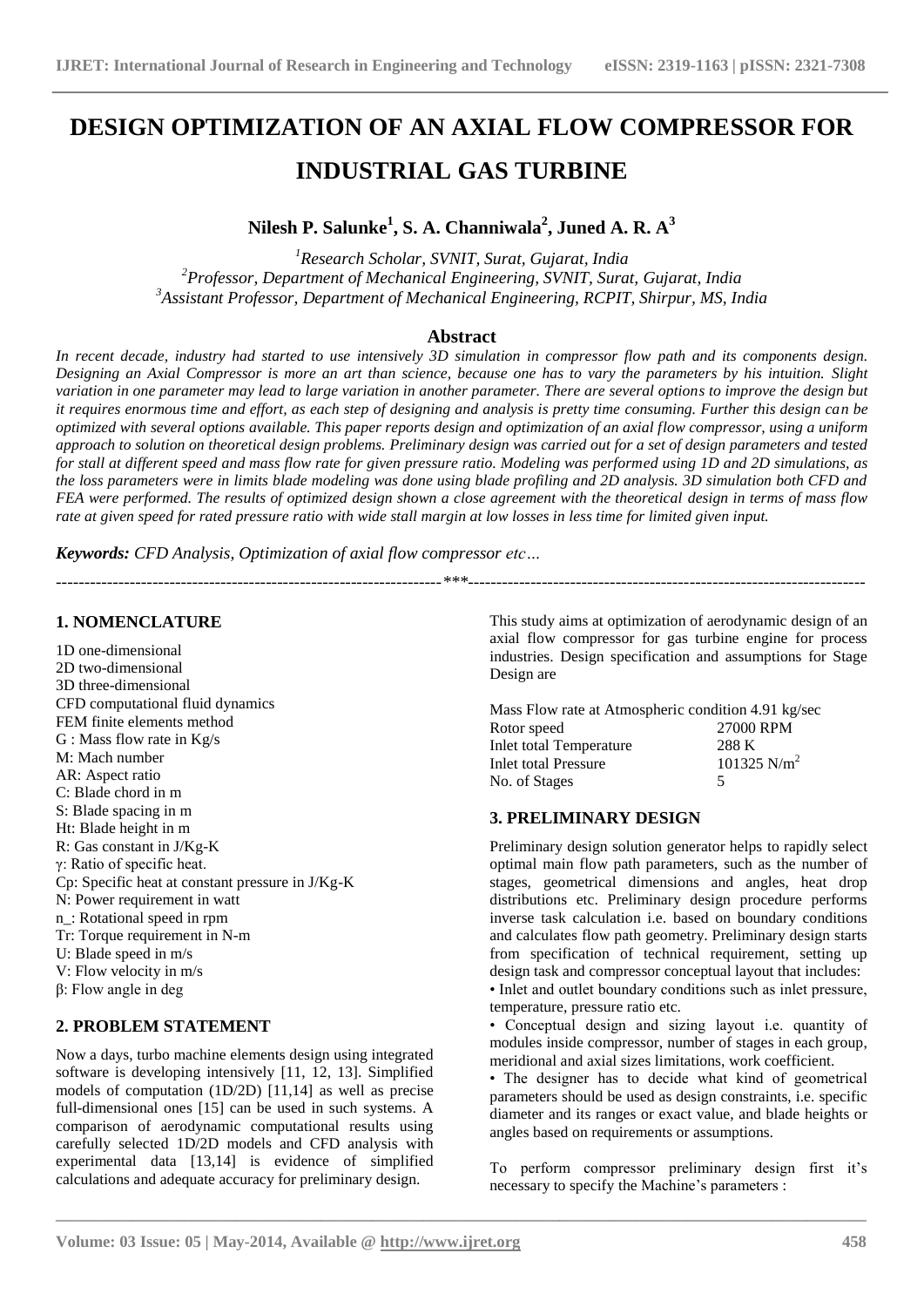- Inlet and outlet condition type and values.
- Design criterion i.e. power and choice of efficiencies.
- Number of modules.

Next step needs design data. The available options are specific diameter, range of search points i.e. number of possible design solutions that will be considered, outlet pressure, use of IGV or OGV, design parameters ranges or exact values. Module constraints are number of stages and axial length limitations. Obtaining possible designs within the given data and constraints, the results of simulations will be as shown in Fig. 1 are

- a. Generated designs
- b. Solutions review table

• Best in space • Best in show • Applied solution • Picked solution

As it can be clear, this is just a rough estimation and overview of overall possible designs; to fine tune and adjust the obtained solution according to requirements using the Design Space Explorer.



**Fig. 1** Design Space Explorer

# **4. COMPRESSOR PERFORMANCES VALIDATION ON PRELIMINARY DESIGN PHASE**

Preliminary Design phase is completed and having couple of points on PD space which correspond to design requirements. It needs to choose optimal one among them to move ahead with it. The best efficiency in shown space is provided by point #737. It is reasonable to choose it as a current design. The aim is to verify performances of created flow path on design mode and adjust them if it's necessary by rerunning preliminary design with different settings to match design point or some certain operation ranges criteria.

# **5. PERFORMANCES MAP GENERATION FOR DESIGN POINT IN PD MAP**

PDMAP helps to evaluate the created design performances on speed line. PD MAP is the tool to calculate compressor curves necessary for initial compressor characteristics assessment. This stage of design process needs to check the coincidence of the speed line with design point and evaluate gas dynamic stability ranges to ensure, that one can move ahead with created design. Check and edit inlet and outlet pressure range. Run calculation and see its results on visualized Map. This calculated performances map shows the difference between designed compressor performances and target design point. Designer can make a decision to redesign compressor on different performances and match design point, therefore it's necessary to increase or decrease mass flow rate in preliminary design. To shift gas dynamic stability ranges relatively to design point it's necessary to change pressure ratio in preliminary design. The difference in acceptable range proceed with current results. Filter solutions basing on the same criteria (flow coefficient, work coefficient ranges, maximal Mach number), and save best solution as new design replacing existing one.



**Fig 2** Performance curve of Compressor

The performance characteristic curve obtained in AXMAP is shown in Fig.2. indicates the compressor is matching the performance i.e. delivering the given mass of air at designed outlet pressure not only this, the compressor having sufficiently wide range for stall and choke margin. The choking range at designed RPM is 2.2 bar and stalling range is 3.7 bar.

#### **5.1 Post-Design: Compressor Flow Path Editing**

Flow Path editing is done in post design using Inverse Design Task as solver it means that specified boundary conditions and mass flow rate are preserved while changing flow path geometry and the options for this are

• specific diameter.

**\_\_\_\_\_\_\_\_\_\_\_\_\_\_\_\_\_\_\_\_\_\_\_\_\_\_\_\_\_\_\_\_\_\_\_\_\_\_\_\_\_\_\_\_\_\_\_\_\_\_\_\_\_\_\_\_\_\_\_\_\_\_\_\_\_\_\_\_\_\_\_\_\_\_\_\_\_\_\_\_\_\_\_\_\_\_\_\_\_\_\_\_\_\_\_**

• aspect ratio and chords values.

Flow path can be edited by editing blade heights at outlet and specific diameters at outlet. Available editing points depend on the selected specific diameter. Interactive meridional shapes adjustments can be performed by adjusting the distribution of flow path specific diameters using spline. It performs simultaneous adjustment of specific diameters of the whole flow path at once. Adjusting spline is defined with 4 control points. When a specific diameter changes, the inverse design task recalculates blade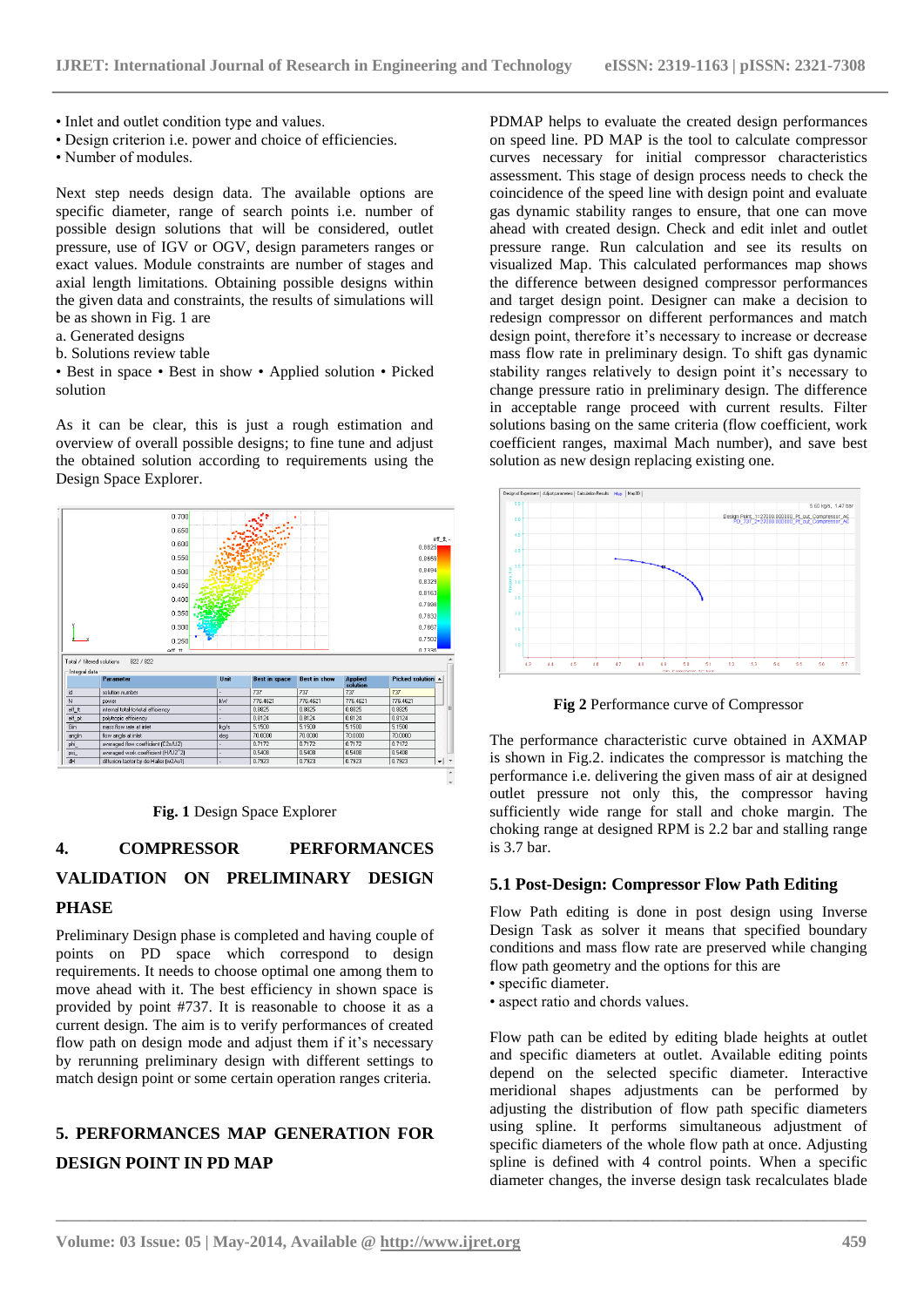heights and metal angles. Post-design geometry adjustment can be done to control number of blades, chords and aspect ratio by keeping solidity (relative pitch) near the value, selected by preliminary design.



**Fig. 3** Velocity Triangle for section

Post design shows velocity triangle and HS Diagram for respective section. Fig. 3 and Fig. 4 shows the velocity triangle and HS Diagram for section 1 of machine which indicates smooth flow turning i.e. no excessive turning of blades.





Entropy, J/(kg K)

86

#### **6 STREAMLINE CALCULATIONS**

 $66$ 

Streamline calculation task can be accomplished by two modes

- meanline mode
- streamline mode

Meanline Calculation

Once the design task is over, estimation of design results by performing benchmarking calculation in Streamline solver with formulations that preserve the geometry:

• Find MFR (mass flow rate) for given inlet total pressure and outlet total/static pressure

• Find total/static outlet pressure for given MFR

It is assumed that the designed procedures are finished, i.e. has 1 section, so solver runs mean line analysis task. This gives an accurate performance estimation, i.e. power, efficiency, mass flow rate. The next step is to consider some supplemental design details that can't be taken into account during design need to be clarified i.e.

- detailed clearance data
- type and location of extractions, injections

Using Streamline solver for 1D and 2D calculations the parameters obtained are shown in Fig. 6 and Fig. 7. The variation of Parameters such as absolute and relative Mach No., Total Pressure Ratio Diffusion Factor and Total loss coefficient shows a very good agreement between design and computation results.



**Fig. 5** Dimensions of Machine



**Fig. 6** Variation of Mach No. along Machine for 2D computations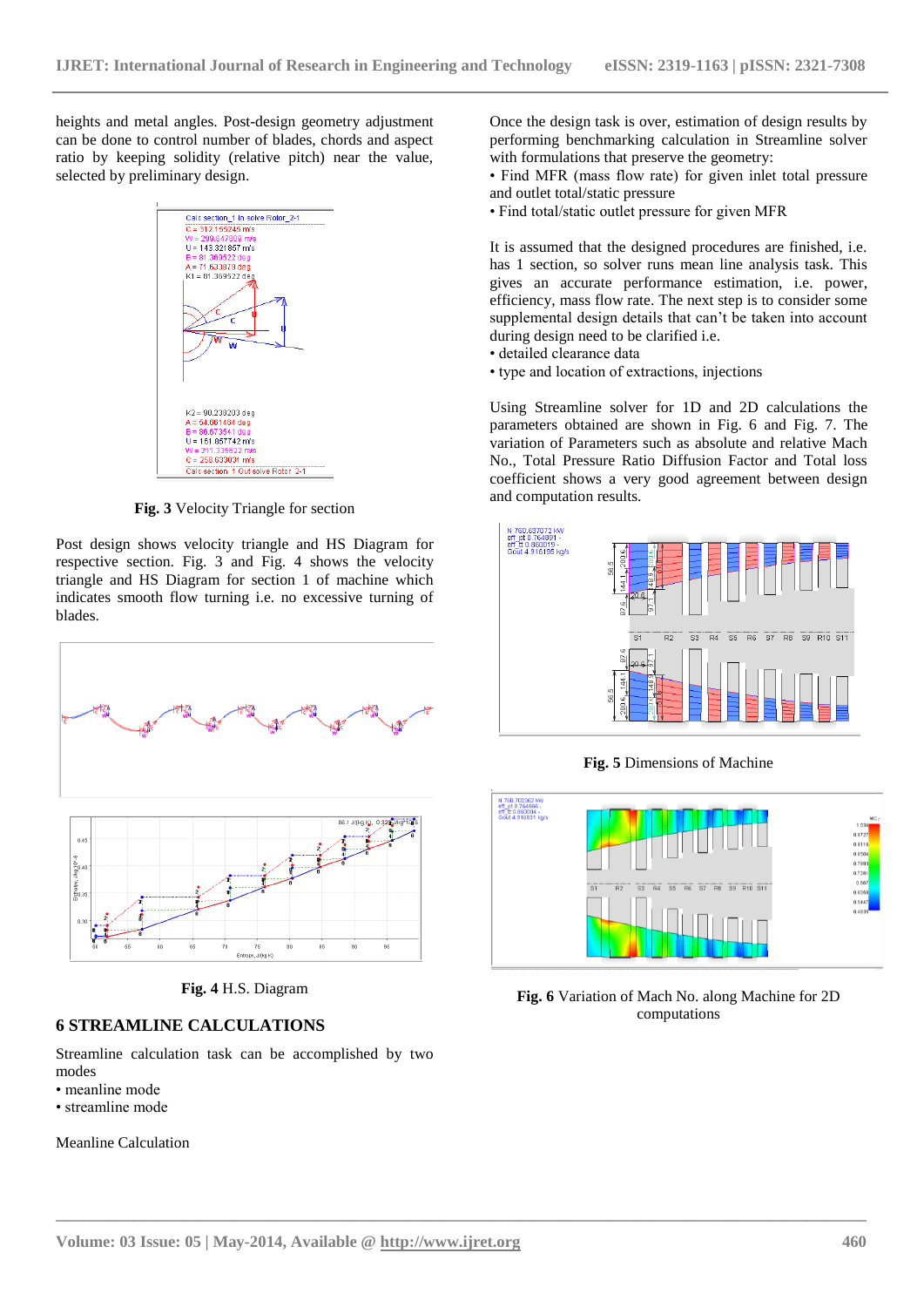

**Fig.7** Variation of Pressure along Machine for 2D computations

# **7. OFF-DESIGN PERFORMANCES**

# **CALCULATIONS WITH AxMAP**

AxMAP is a multi-run tool to run a series of calculations for 2 variables (additional variables can be used as parameters). AxMAP is very effective tool to study the influence of operational parameters on compressor off-design operational parameters on compressor off-design performance. Also it is the ultimate tool to calculate compressor curves that are necessary for turbine-compressor matching. Setting up the map calculations by selecting variables such as rotation speed, total outlet pressure and objectives as power, total-to-total efficiency, mass flow rate and volume flow rate at outlet, total-static and total pressure ratio.

Further Selecting objectives and design variables and ranges

Rotational speed as primary variable, setting number of points (speedlines) to 5 and ranges from 24300 to 29700 RPM

For total outlet pressure setting it as row while the number of points equals to 10 and ranges from 2.5 to 4.0 bar after finishing the calculations, the results are shown in Fig. 7.

# **7.1 Diffusion Factor and Stall Prediction**

The crucial questions for all compressor designer is how to predict, where (at which rows) stall possibility is highest for current operating mode. AxMAP can be used for this kind of prediction, using indirect, but very accurate criterion of diffusion factor. To estimate diffusion factor on different operating modes for stages in compressor. The off design performance of an axial flow compressor is evaluated using AXMAP by selecting variables as Total outlet pressure and RPM whereas Power, Mass flow inlet, Total Pressure ratio and efficiency as objectives, which indicated a wide operation range as shown in Fig.8. with the diffusion factor ranges from 0.44 to 0.39 and Dehaller No. from 0.69 to 0.78.



**Fig. 8** off Design Performance of Compressor

## **8. PROFILING ON PLAIN SECTIONS**

## **8.1 Custom Camber line Profiling Method**

In camber line profiling mode a profile shape is generated by two B-splines:

- camber line spline
- thickness spline

Thickness spline forms a symmetrical profile which has camber line curves along with the spline curvature.

Following are the main editing approaches:

- a. Parameters manual editing in profiling grid
- b. Editing of angles with profiling pane
- c. Splines editing of camber line curvature
- d. Splines editing of thickness

To control profiling quality, different kinds of charts are available:

• Mach number

**\_\_\_\_\_\_\_\_\_\_\_\_\_\_\_\_\_\_\_\_\_\_\_\_\_\_\_\_\_\_\_\_\_\_\_\_\_\_\_\_\_\_\_\_\_\_\_\_\_\_\_\_\_\_\_\_\_\_\_\_\_\_\_\_\_\_\_\_\_\_\_\_\_\_\_\_\_\_\_\_\_\_\_\_\_\_\_\_\_\_\_\_\_\_\_**

- Relative pressure
- Profile curvature

• Momentum thickness (boundary layer characteristic criterion)

- Loading (from pressure) (only in Stream wise mode)
- Loading (from velocity) (only in Streamwise mode)

Checking off design performance, blade designing performed using custom camber profiling option and adjusting the profile so that it shows a value less than 0.05 for burii chart, proper Mach No. distribution, Curvature and boundary layer thickness. CFD computations are performed and it shows the variation of parameters such as absolute and relative Mach No., Total and static Pressure , Total and Static Temperature shows very good agreement with the design intent as shown in Fig. 9

#### **9. 3D BLADE DESIGN AND STACKING**

3D blade design is performed in the Profiling. In the course of 3D design procedure, smoothing the geometrical parameters along height and stacking axis redistribution are available. When profiling on individual sections is finished, checking smoothness and adjusting parameters distribution along the blade on Blade 3D plane.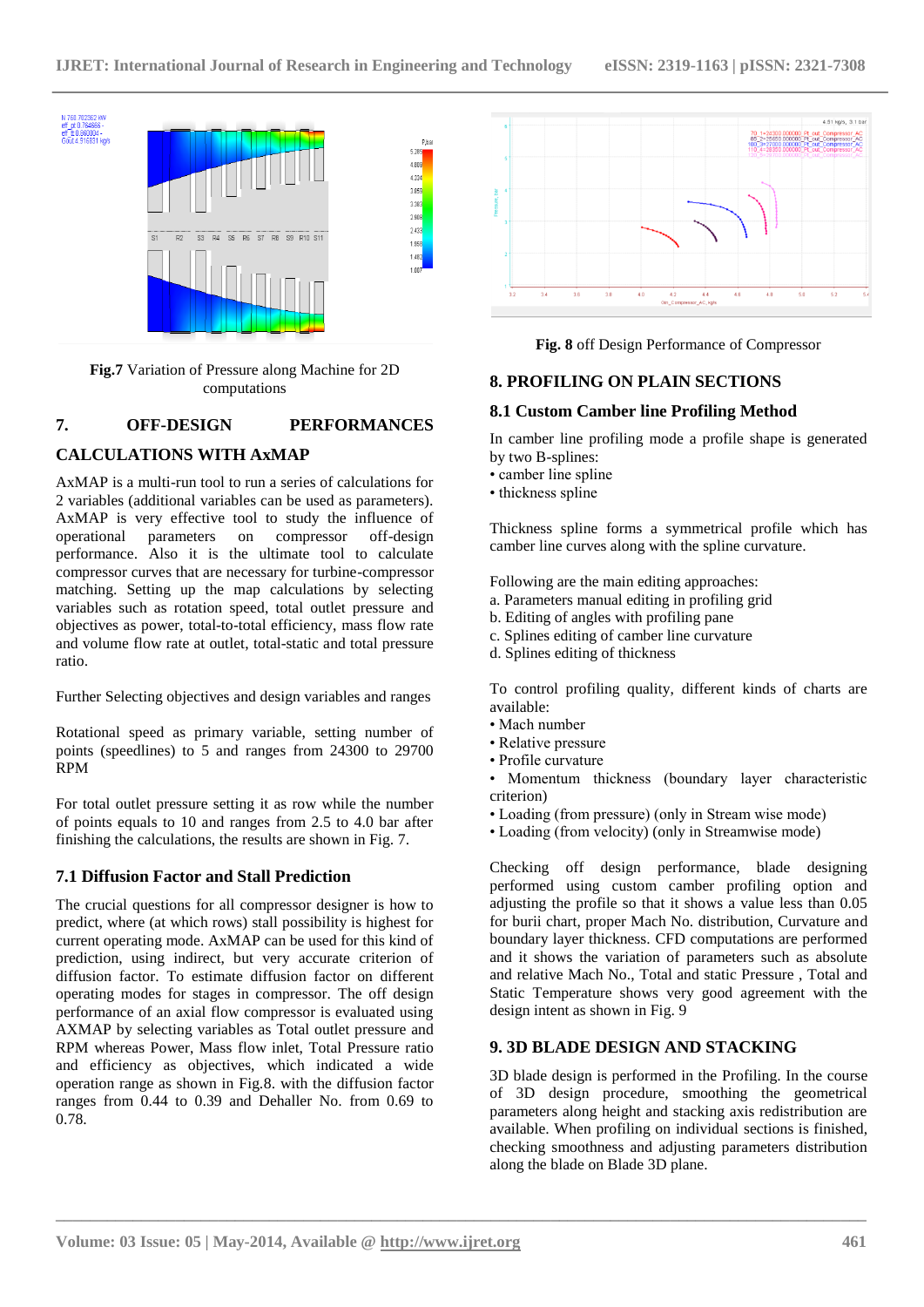Blades 3D design objectives

- Provide smooth distribution of angles and other geometrical parameters
- Provide desired blade meridional outline
- Provide smooth stress distribution along blade height within margins of admissible stress
- Two main types of blade design can be distinguished:
- prismatic blade
- twisted blade



**Fig. 9** Blade Profiling and CFD Analysis

# **10. 3D STRUCTURAL AND MODAL ANALYSIS**

## **IN AxSTRESS**

Structural calculations are performed by previewing the mesh and determining the desired mesh quality. The number of elements that will be used in selected mesh is presented in calculation log. In structural analysis setup, setting mesh quality and type of aerodynamic loads (from compressible or incompressible fluid), then selecting whether to calculate or not the centrifugal loads and set the number of natural frequencies for modal analysis. Performing calculations and finding its results as stresses distribution and natural frequencies from modal analysis. Blade color gradient is chosen according to maximal and minimal stresses. But there are stress concentrators, and it's necessary to exclude them from consideration to see distribution of stresses normally. Further Calculations can be performed for different number of blades in package and increase mesh quality. In the same manner, after switching rows by arrows, and can calculate stresses for nozzles and stator diaphragm body.

#### **10.1 Campbell Diagram Calculation**

Campbell diagram shows how ware provides both rotating and stationary reference frames vibration modes split because of whirling. The primary application for a diagram assists users in finding the critical speed for a stationary frame of reference. This is a case in which a rotating synchronous or asynchronous force as a function structure (rotor) is modeled along with a stationary support of rotation speed.



**Fig. 10** Stress and Campbell Diagram

The FEA simulations are performed using AXSTRESS at different frequency level which shows stress level within range but Campbell diagram indicates one of the natural frequency crosses the mode of operation indicates the compressor needs rotor dynamics to have dynamic balancing and safe operation as shown in Fig. 10.

#### **11. 3D FLOW ANALYSIS WITH AxCFD**

To evaluate designed blades in 3D CFD, AxCFD embedded into AxSTREAM as a express flow analysis with full Navier-Stocks capabilities and automatic mesh-generation.

#### **11.1 3D Flow Calculations Objectives**

- Evaluate designed flow path quality
- Compare results between 3D CFD, Streamline solver

• Checking presence of separations, supersonic shocks, other effects that can be investigated only in 3D calculation.

3D CFD solver needs following inputs

• Mesh quality – setting that provides the user with an opportunity to change mesh quality in blade-to-blade and hub-to-shroud surfaces

• Flow time, relative time sub step and number of calculation steps – solver convergence control settings and number of calculation steps

• Use previous result – use previous calculation step results as initial values for a new calculation

• HO-mesh – makes H-O quality mesh nearby airfoil surface

• Calculate for given MFR – use constant MFR in calculation (mainly for compressor calculation) to converge to outlet pressure value. Mass flow rate value need to be specified in corresponding field.

• CFD order – improves calculation accuracy through more accurate approximation in finite-elements, by inputing numbers from 1 to 2.

• Viscosity – enables viscosity influence on calculation results

• Turbulence models – choice of turbulence models and level of turbulence

• Channel extension – setup channel extension length in percentage

#### Selecting the whole machine for calculation.

Performing the calculations first with coarse mesh quality for quick convergence and rough prediction and then with fine mesh, viscosity, turbulence level and completing the calculations when the target mass flow reached i.e. inlet mass flow rate is equal to outlet mass flow rate. Fig. 11, 12, 13, 14 shows variation of flow parameters through machine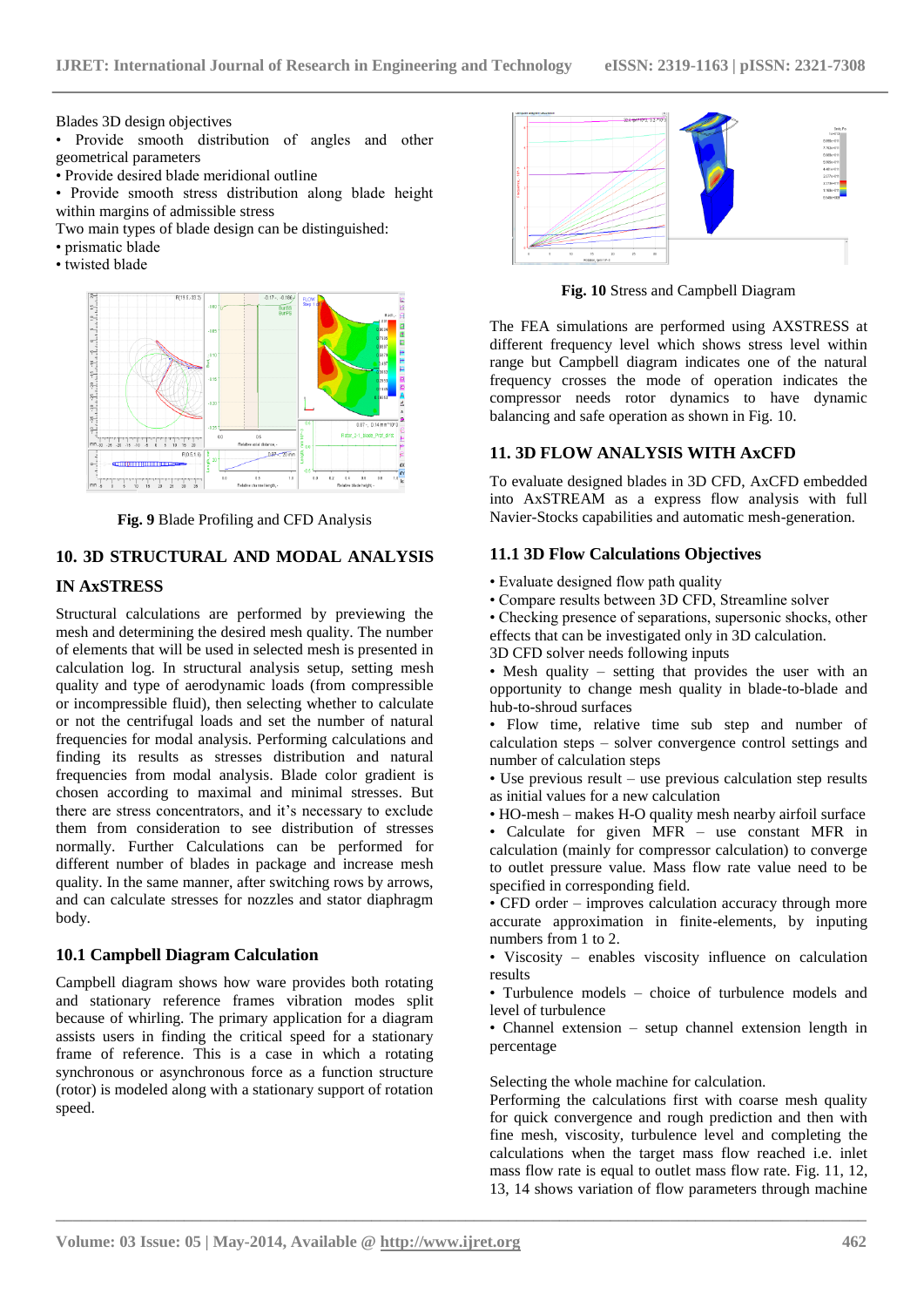Such as Pressure, Mach No. very close to the design intend with achieving the objective of optimization through AXSTREAM for wide choke and stall margin.



**Fig. 11** Variation of Pressure



**Fig 12** Variation Mach No



**Fig 13** Variation of Total Pressure



**Fig 14** Variation of Absolute Mach No

#### **12. CONCLUSIONS**

The optimization of aerodynamic design for an axial flow compressor of a gas turbine engine is achieved using AXSTREAM. Stage exit average pressure ratio and Mach. No. are matching with the design intent. The diffusion factor and Dehaller no. are in the allowable range for both rotor and stator throughout the machine. The total loss coefficient is in the range of 0.03 to 0.08 for both rotor and stator. The 2D CFD results at respective section in terms of Mach No. absolute pressure are matching with the design values. The FEA calculations performed using AXSTRESS and it has been observed that the stresses are in allowable range but Campbell diagram shows that one of the natural frequencies crossing the mode of operation means Rotor Dynamic Analysis is to be carried out to avoid structural failure of design.

#### **REFERENCES**

- [1] Donald C. Urasek, George Kovich, and Royce D. Moore "Performance of transonic fan stage with weight flow per unit annulus area of 208 Kg/s-m<sup>2"</sup>, NASA TM X-2903, 1973.
- [2] Donald C. Urasek and David C. Jantez: "Performance of tandem bladed transonic compressor rotor with tip speed 1275 ft/s<sup>"</sup>, NASA TM X-2484, 1972
- [3] Royce D. Moore and Lonnie Reid "Performance of single stage axial flow transonic compressor with blade tip solidity of 1.7" , NASA TM X-2658, 1972
- [4] Q.H. Nagpurwala\*, S.R. Chaudhary<sup>+</sup>, S. Sangamnath "Aerodynamic Design and Analysis of a 1.6 Pressure Ratio Transonic Axial Flow Compressor Stage",NCABE-2004
- [5] Irvin A. Johnsen and Robert O. Bullock: "Aerodynamic design of axial flow compressors", NASA SP-36
- [6] S. Campanari, L. Boncompagni and E. Macchi "Microturbines and Trigeneration: Optimization Strategies and Multiple Engine Configuration Effects" ASME JOURNAL OF ENGINEERING FOR GAS TURBINES AND POWER, JANUARY 2004, Vol. 126/92
- [7] Leonid Romanenko1, Leonid Moroz1, Petr Pagur1, Yuri Govorus\_henko1 Ennio Spano2, Francesco Bertini2"Advanced Gas Turbine Concept, Design and
- [8] Evaluation Methodology. Preliminary Design of Highly Loaded Low Pressure Gas Turbine of Aircraft Engine" International Journal of Gas Turbine, Propulsion and Power Systems,December 2008, Volume 2, Number 1
- [9] Leonid Moroz, Yuri Govorusсhenko, Petr Pagur," AXIAL TURBINE STAGES DESIGN: 1D/2D/3D SIMULATION, EXPERIMENT, OPTIMIZATION" Proceedings of GT2005, ASME Turbo Expo 2005: Power for Land, Sea and Air June 6-9, 2005, Reno-Tahoe, Nevada, USA
- [10] Leonid Moroz, Yuri Govorushchenko, Petr Pagur, " A UNIFORM APPROACH TO CONCEPTUAL